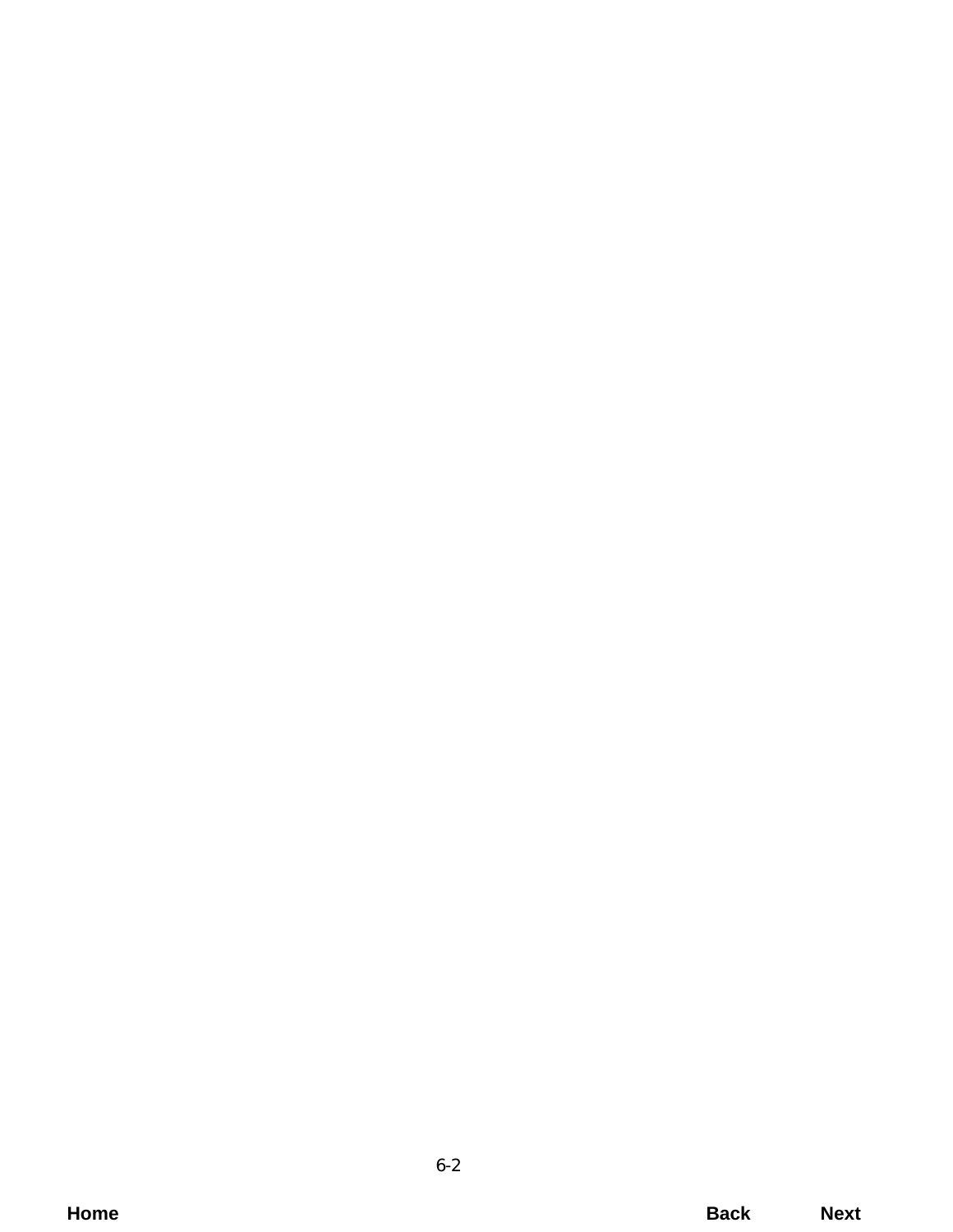**Part 1**

### **Littering**

#### <span id="page-2-0"></span>**§6-101. Littering Prohibited**.

Whoever throws litter, wastepaper, sweepings, bottles, glass, ashes, household waste or rubbish or any kind onto any road, street, highway or alley or interferes with, scatters or disturbs the contents of any receptacle containing ashes, garbage, household waste or rubbish which shall be placed on any sidewalk or elsewhere for the collection of the contents thereof; or whoever throws or causes to be thrown on the land of another any litter, garbage, glass, metal, refuse, ashes, tin cans or any discarded or soiled personal property, shall, upon conviction thereof, shall be sentenced to pay a fine of not more than \$1,000 plus costs and, in default of payment of said fine and costs, to a term of imprisonment not to exceed 30 days.

(*Ord. 3-1989*, 10/9/1989, §75-1; as amended by *Ord. 3-2005*, 10/10/2005)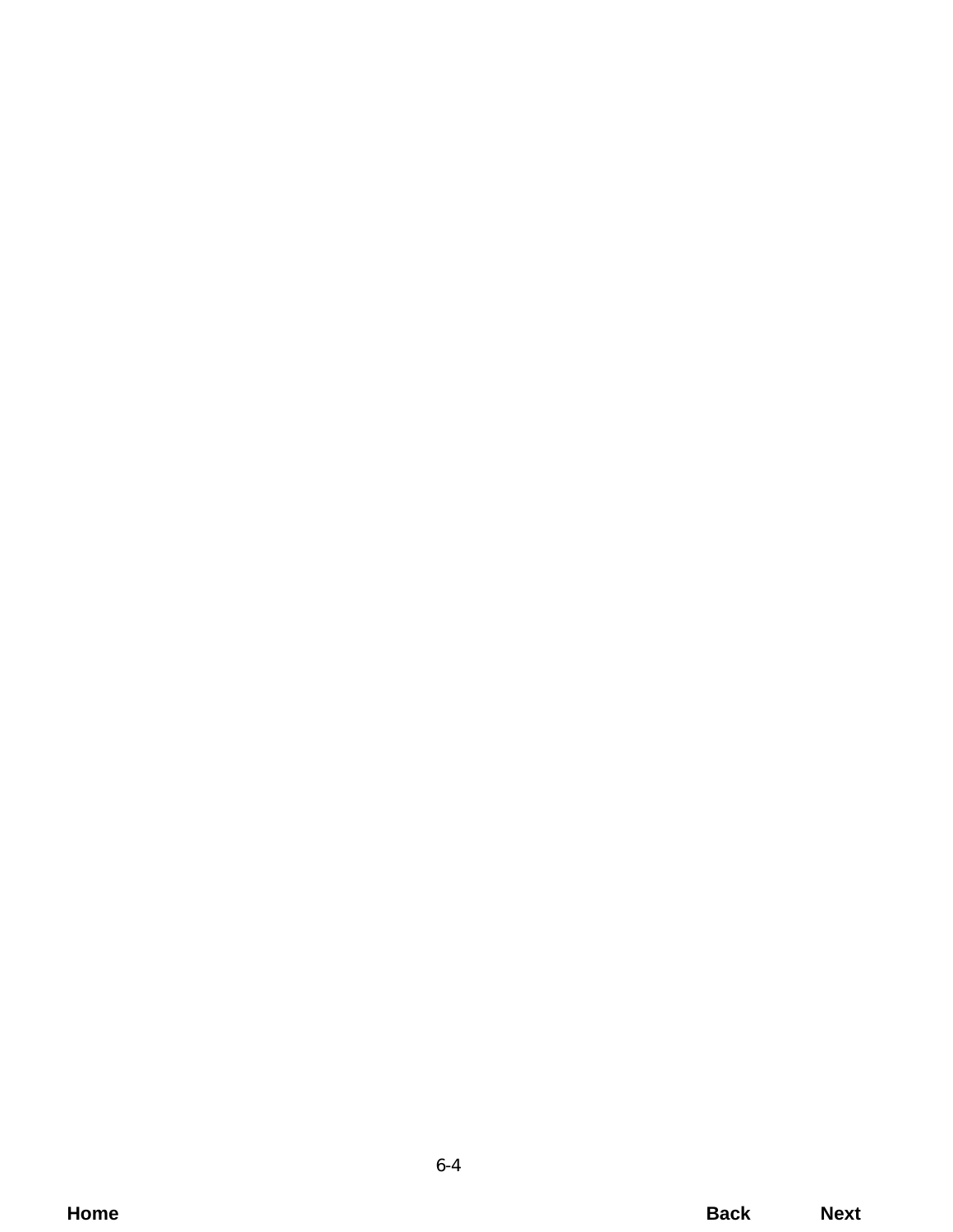#### **Part 2**

#### **Curfew**

#### <span id="page-4-0"></span>**§6-201. Title**.

This Part shall be known and may be cited as the "Curfew Ordinance." (*Ord. 4-1980,* 6/9/1980)

#### **§6-202. Purpose**.

The Borough Council finds that a need exists for the control of minors and the regulation of the uses of the streets of the Borough by such minors as herein prescribed for the public good, safety and welfare of the residents of the Borough of Clarks Green. (*Ord. 4-1980*, 6/9/1980)

#### **§6-203. Definitions**.

1. When not inconsistent with the context, words used in the present t e n s e include the future; words in the plural include the singular; and words in the singular include the plural. The word "shall" is always mandatory and not merely directory.

2. For the purposes of this Part, the following terms, phrases, words and their derivations shall have the meanings given herein:

*Borough* - the Borough of Clarks Green, Lackawanna County, Pennsylvania.

*Minor* - any person under the age of 18 years, or the equivalent phrasing often herein employed, 17 or fewer years of age.

*Parent* - any person having legal custody of a minor as a natural parent or adoptive parent, a legal guardian, a person who stands in *loco parentis* or a person to whom legal custody has been given by order of the courts.

*Remain* - to stay behind, to tarry and to stay unnecessarily upon the street, including the congregating of groups (or of interacting minors) totaling four or more persons in which any minor involved would not be using the streets for ordinary or serious purposes, such as mere passages or going home [the meaningful phrase being "be or remain," as found constitutional in *Baker v. Borough of Steelton*, 17 Dauph. 17 (1912), and a decision properly classified in *Thistlewood v. Trial Magistrate for Ocean City*, 204 A. 2d 688, 691 (Md. 1964), as relating to a curfew ordinance of the "remaining type"].

*Street* - a way or place, of whatsoever nature, open to the use of the public as a matter of right for purposes of vehicular travel or, in the case of a sidewalk thereof, for pedestrian travel. The term "street" includes the legal right-of-way including, but not limited to, the car way of traffic lanes, the curb and sidewalks, whether paved or unpaved, and any grass plots or other grounds found within the legal right-of-way of a street. The term "street" applies, irrespective of what it may be called or formally named, whether alley, avenue, court, road or otherwise.

*Time of night* - based upon the prevailing standard of time, whether Eastern Standard Time or Eastern Daylight Saving Time, generally observed at that hour by the public in the Borough; *prima facie*, the time then observed in the Borough

**Home Back Next**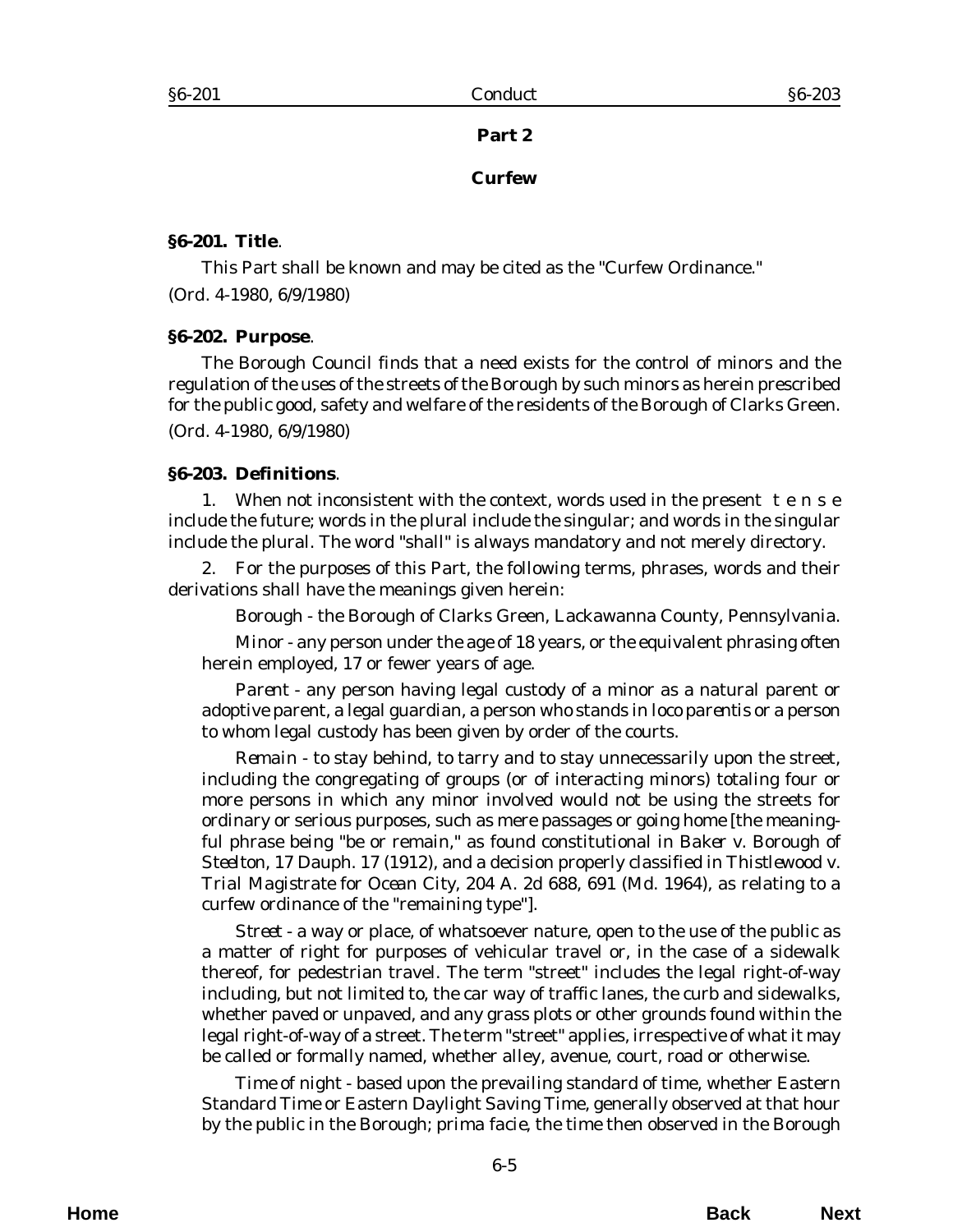<span id="page-5-0"></span>administrative offices and police station.

*Year of age* - continues from one birthday, such as the seventeenth, to, but not including the day of, the next birthday, such as the eighteenth, making it clear that 17 or fewer years of age are equivalent to the phrase "under 18 years of age."

(*Ord. 4-1980*, 6/9/1980)

#### **§6-204. Hours**.

It shall be unlawful for any person 17 or fewer years of age (under 18) to be or remain in or upon the streets within the Borough of Clarks Green at night during the period beginning at 10:30 p.m. and ending at 5:00 a.m.

(*Ord. 4-1980*, 6/9/1980)

#### **§6-205. Exceptions**.

A minor shall not be considered to be in violation of this Part in the following exceptional cases:

A. When accompanied by the parent of said minor.

B. When accompanied by an adult authorized by the parent of such minor to take said parent's place in accompanying said minor for a designated period of time and purpose within a specified period of time.

C. When exercising First Amendment rights protected by the Constitution of the United States, such as the free exercise of religion, freedom of speech and the right of assembly. Such minor shall evidence the bona fides of such exercise by first delivering to the Mayor or his designated representative a written communication signed by such minor and, where practicable, countersigned by a parent of such minor with their home address and telephone number, specifying when, where and in what manner said minor will be on the streets during hours when this Part would otherwise be applicable to such minor, in the exercise of a First Amendment right specified in such communication.

D. In cases of reasonable necessity but only after such minor's parent has communicated to the Borough Police Department the facts establishing such reasonable necessity relating to specific streets at a specific time for a definite purpose, including points of origin and destination. A copy of such communication, or of the police record thereof, duly certified by the Chief of Police to be correct, with the appropriate notation of the time it was received and the name and addresses of such minor and parent, shall be admissible as evidence.

E. When the minor is upon the sidewalk of the place where such minor resides or on the sidewalk of either next-door neighbor not communicating an objection to a police officer.

F. When returning home by a direct route from and within 30 minutes from the termination of a school activity, or an activity of a religious or other voluntary association, of which prior notice, indicating the place and probable time of termination has been given in writing to, and duly filed for immediate reference by, the Chief of Police or the officer assigned by him on duty.

G. When authorized by special permit from the Mayor carried on the person

**Home Back Next**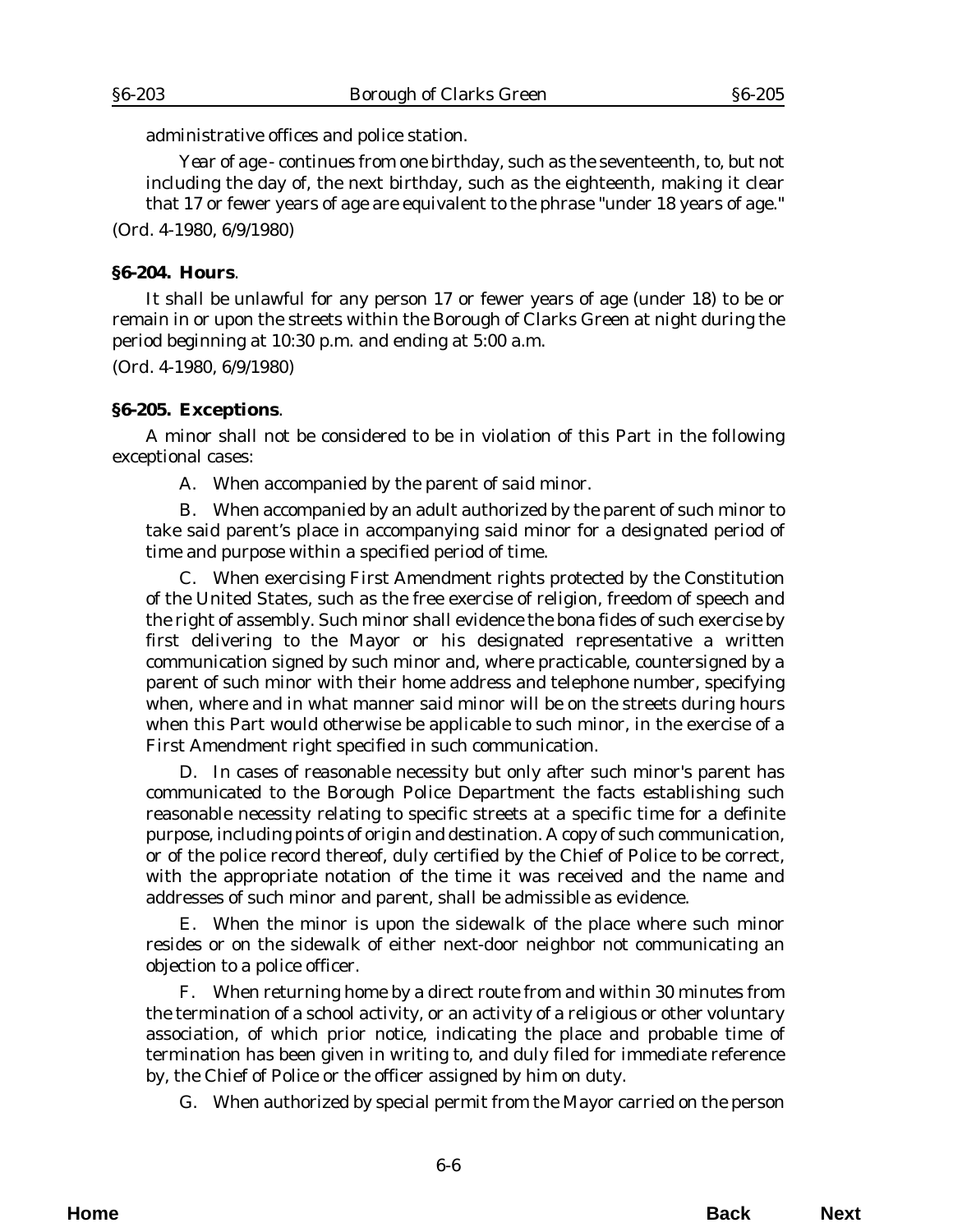of the minor thus authorized, as follows:

(1) When normal or necessary nighttime activities of a minor may be inadequately provided for by the terms of this Part, then recourse may be had to the Mayor of the Borough for a special regulation under the terms of subsection .1.G(2) or through an application for a special permit. Upon the Mayor's finding of necessity for the use of the streets to the extent warranted by the permit application (as judicially approved in *People v. Walton*, 161 P.2d 498, 502-503, Cal. App. 1945), signed by the minor and a parent of such minor, if feasible, stating: the name, age and address of such minor; the name, address and telephone number of a parent thereof; the height, weight, sex, color or eyes and hair, and other physical characteristics of such minor; the reason which requires such minor to remain upon the streets of the Borough during the curfew hours; the street or route to be traveled by such minor; and the beginning and ending time of the period involved as to date and hour. Upon receipt of this application with the preceding information, the Mayor may grant a permit in writing for use by such minor for specific streets at specific hours as in the Mayor's opinion may be reasonably necessary. In an emergency this may be handled by telephone, provided that a written record of the proceeding is made contemporaneously by the Mayor or the police officer authorized by the Mayor to act in his behalf, in an emergency.

(2) The Mayor may, upon application, issue special group permits, provided that:

(a) The permit is for a limited period of time.

(b) The permit is issued sufficiently in advance to permit appropriate publicity through the news media and the schools and other agencies.

(c) Such permit defines the activity and the scope of the use of the streets permitted.

(d) The permit states the period of time allowed, not to extend more than 30 minutes beyond the termination of the special activity.

(e) Such special permit includes a statement by the Mayor stating the reason(s) for finding that such special permit is reasonably necessary and is consistent with the public interest and the purposes of this curfew ordinance.

H. When the minor carries a certified card of employment, renewable each calendar month, dated or reissued not more than 45 days previously, signed by the Chief of Police and briefly identifying the minor, the addresses of his home and place of employment and the hours of his employment.

I. When the minor is, with parental consent, in a motor vehicle. This constitutes normal travel and clearly exempts all interstate travel through the Borough of Clarks Green and all interstate travel beginning or terminating in the Borough.

J. Each of the foregoing exceptions is severable, as hereinafter provided, as are all exceptions that may be adopted subsequently as amendments to this Part. (*Ord. 4-1980*, 6/9/1980)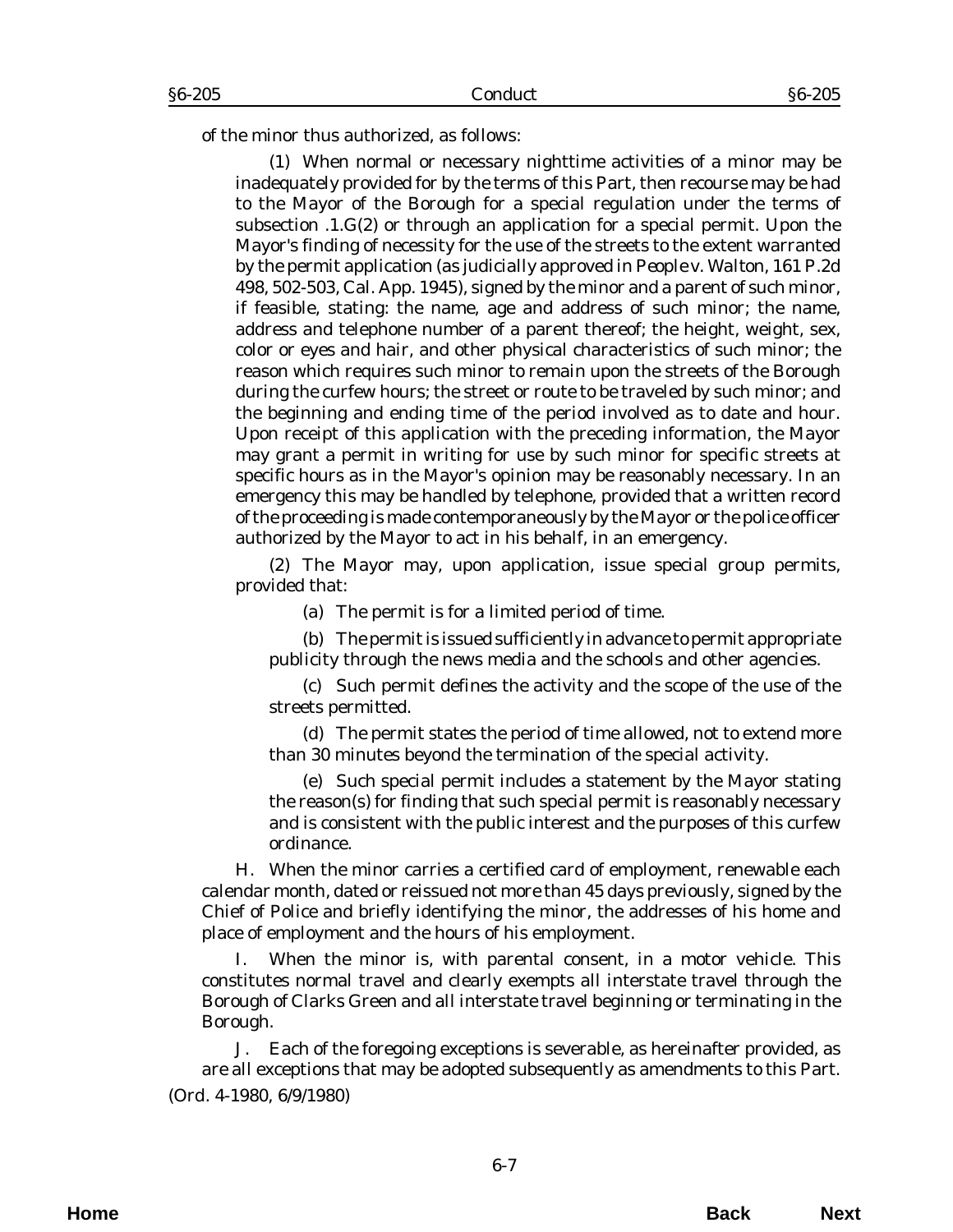### <span id="page-7-0"></span>**§6-206. Parental Responsibility**.

It shall be unlawful for a parent having legal custody of a minor to knowingly permit or by inefficient control to allow such minor to be or remain upon the streets of the Borough under circumstances not constituting an exception to, or otherwise beyond the scope of, this Part. This term "knowingly" shall be defined to include knowledge which a parent should be reasonably expected to have concerning the whereabouts of a minor in that parent's legal custody and is intended to continue to keep neglectful or careless parents up to a reasonable community standard of parental responsibility through an objective test. It shall be, a fortiori, no defense that a parent is or was completely indifferent to the activities or conduct or whereabouts of such minor.

(*Ord. 4-1980*, 6/9/1980)

### **§6-207. Police Procedure**.

A police officer of the Borough, upon finding or having attention called to any minor on the streets in prima facie violation of the curfew Part, shall normally take the minor to the Borough police station, where a parent shall immediately be notified to come for such minor, whereupon they shall be questioned. This is intended to ascertain pertinent and relevant facts, under constitutional safeguards, and to centralize responsibility in the officer on duty for accurate, effective, fair, impartial and uniform enforcement and recording. In the absence of convincing proof of age, such as a birth certificate, a policeman on the street shall in the first instance use his best judgment and experience in ascertaining age of such minor.

A. Police procedures shall be constantly refined in the light of experience and may provide, inter alia, that a policeman may deliver to a parent thereof a minor under appropriate circumstances, e.g., a minor of tender age, near home, whose identity and address may be readily ascertained or are known.

B. In any event, such policeman shall, within 24 hours, file a written report with the Mayor and Chief of Police stating the circumstances, action, results and disposition of each case.

C. When a parent has been immediately called and has come to take charge of the minor, and the appropriate information has been recorded, the minor shall be released to the custody of such parent. If the parent cannot be located or fails to take custody of the minor, then the minor shall be released to the juvenile authorities, except to the extent that in accordance with Departmental regulations, previously approved by the juvenile authorities, the minor may be temporarily entrusted to a relative, neighbor or other person who will on behalf of the parent assume the responsibility of caring for the minor pending the availability or arrival of the parent.

D. In the case of a first violation by a minor, the Chief of Police shall, by certified mail, send to the parent written notice of said violation with a warning that any subsequent violation will result in full enforcement of the provisions of the curfew Part, including the Sections of parental responsibilities and penalties.

(*Ord. 4-1980*, 6/9/1980)

#### **§6-208. Violations and Penalties**.